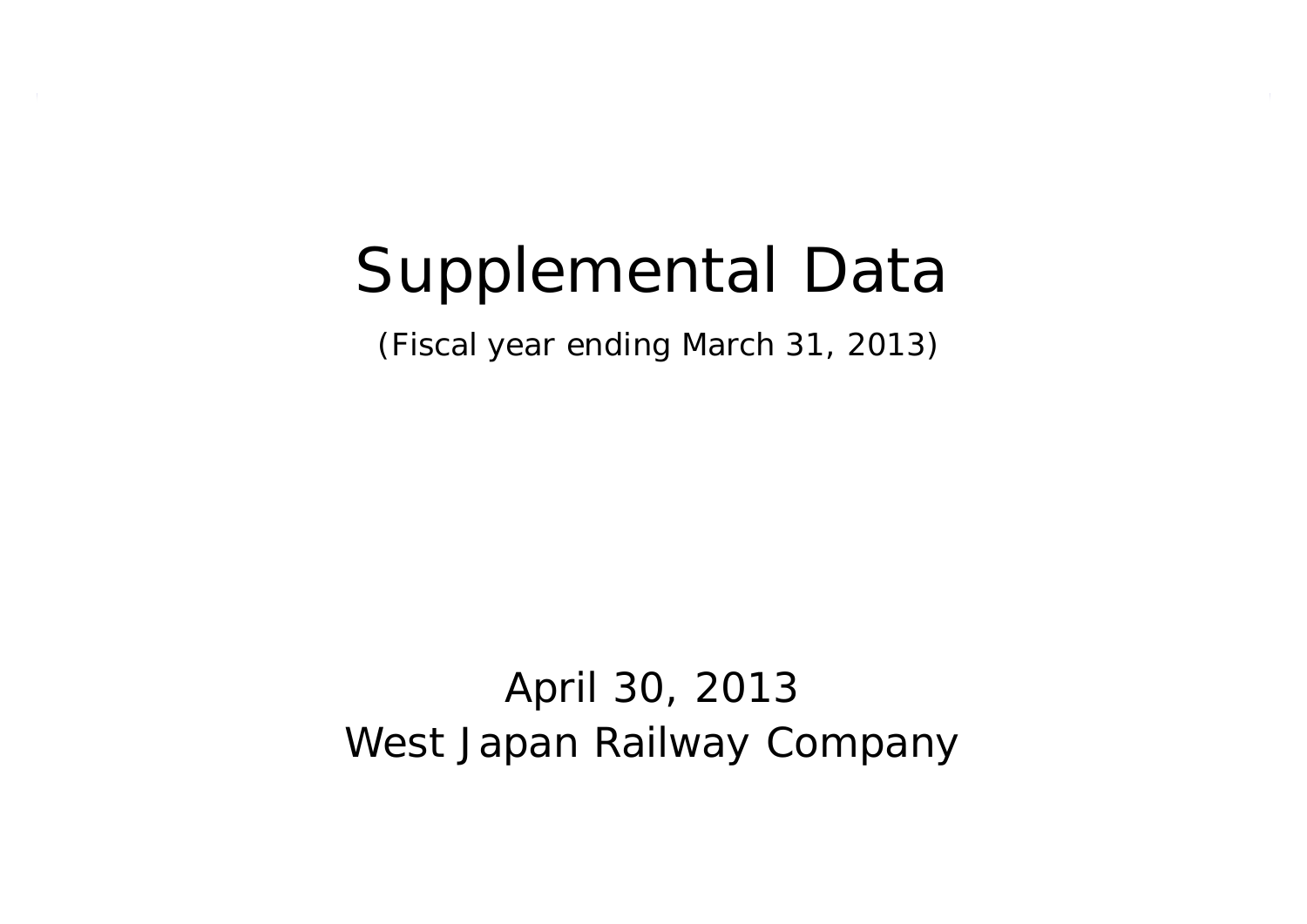

1

|                                |                |                |                         |           |                |                         | ¥ Billions |
|--------------------------------|----------------|----------------|-------------------------|-----------|----------------|-------------------------|------------|
|                                | <b>Results</b> | <b>Results</b> | <b>YOY</b>              |           | Forecasts      | <b>YOY</b>              |            |
|                                | FY2012/3       | FY2013/3       | Increase/<br>(Decrease) | %         | FY2014/3       | Increase/<br>(Decrease) | %          |
|                                | $\overline{A}$ | B              | $B-A$                   | $1 - B/A$ | $\overline{C}$ | $C - B$                 | $1-C/B$    |
| Consolidated                   |                |                |                         |           |                |                         |            |
| <b>Operating Revenues</b>      | 1,287.6        | 1,298.9        | 11.2                    | 0.9       | 1,310.5        | 11.5                    | 0.9        |
| Operating Income               | 109.7          | 129.4          | 19.6                    | 17.9      | 125.0          | (4.4)                   | (3.5)      |
| <b>Recurring Profit</b>        | 82.4           | 104.6          | 22.2                    | 26.9      | 101.5          | (3.1)                   | (3.0)      |
| Net Income                     | 29.4           | 60.1           | 30.7                    | 104.1     | 57.5           | (2.6)                   | (4.5)      |
| Non-Consolidated               |                |                |                         |           |                |                         |            |
| <b>Operating Revenues</b>      | 862.1          | 868.5          | 6.3                     | 0.7       | 866.5          | (2.0)                   | (0.2)      |
| <b>Transportation Revenues</b> | 758.7          | 769.1          | 10.3                    | 1.4       | 775.0          | 5.8                     | 0.8        |
| <b>Operating Expenses</b>      | 772.8          | 766.1          | (6.7)                   | (0.9)     | 772.5          | 6.3                     | 0.8        |
| Personnel costs                | 237.9          | 233.3          | (4.5)                   | (1.9)     | 235.0          | 1.6                     | 0.7        |
| Non personnel costs            | 339.5          | 342.7          | 3.2                     | 0.9       | 351.5          | 8.7                     | 2.5        |
| Energy costs                   | 36.2           | 37.1           | 0.9                     | 2.5       | 44.0           | 6.8                     | 18.5       |
| Maintenance costs              | 133.3          | 136.5          | 3.1                     | 2.4       | 140.5          | 3.9                     | 2.9        |
| Miscellaneous costs            | 169.9          | 169.1          | (0.8)                   | (0.5)     | 167.0          | (2.1)                   | (1.2)      |
| Depreciation                   | 140.7          | 134.7          | (6.0)                   | (4.3)     | 131.0          | (3.7)                   | (2.8)      |
| Operating Income               | 89.2           | 102.3          | 13.0                    | 14.6      | 94.0           | (8.3)                   | (8.1)      |
| <b>Recurring Profit</b>        | 62.8           | 77.5           | 14.6                    | 23.4      | 71.0           | (6.5)                   | (8.5)      |
| Net Income                     | 22.1           | 41.9           | 19.7                    | 89.2      | 43.5           | 1.5                     | 3.8        |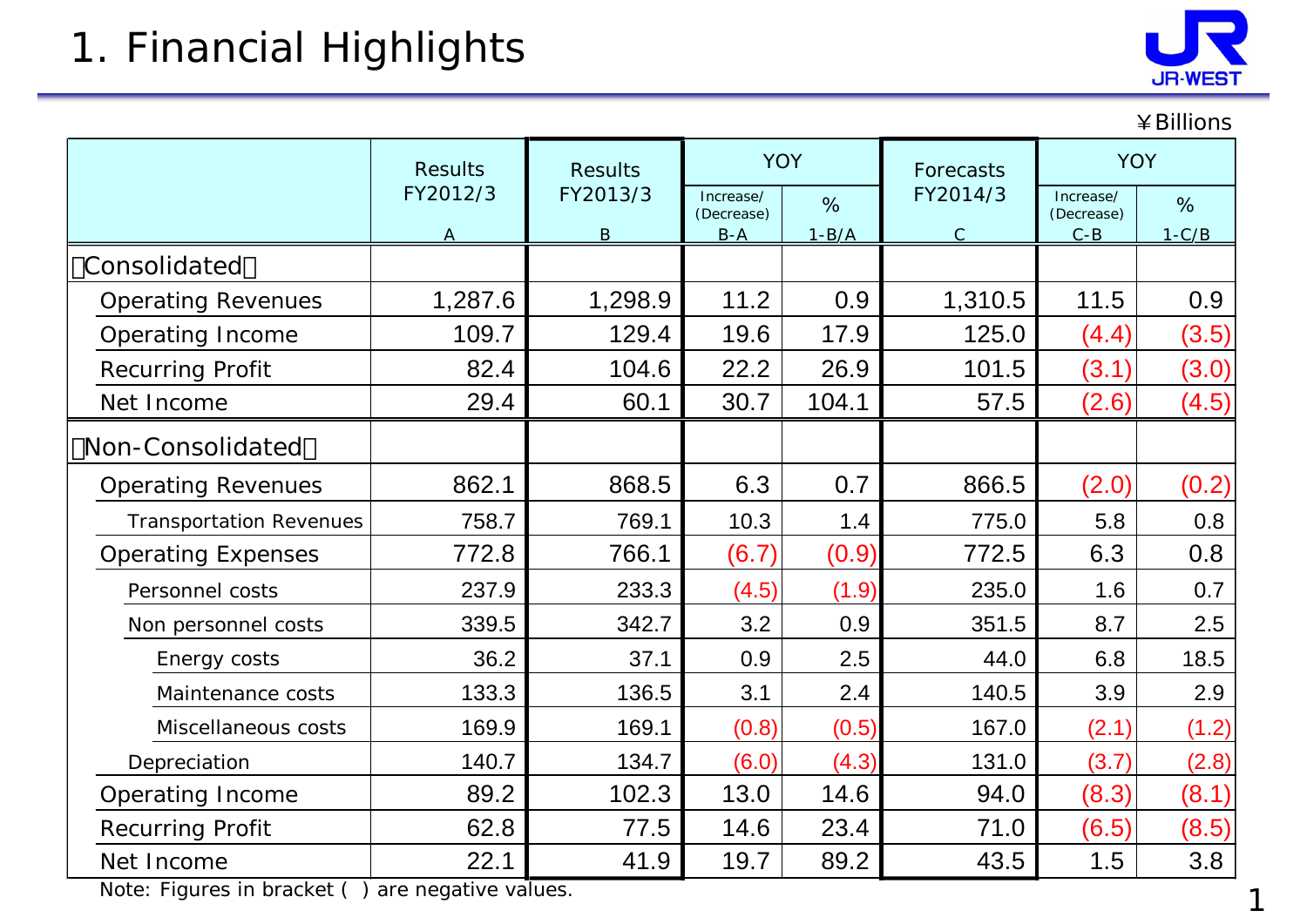# 2. Non-Consolidated Financial Results



|                                              |                |                         |                |                         |         | $4$ Billions                     |
|----------------------------------------------|----------------|-------------------------|----------------|-------------------------|---------|----------------------------------|
|                                              | <b>Results</b> | FY2013/3                |                | <b>YOY</b>              |         | Difference from the<br>forecasts |
|                                              | FY2012/3       | Forecasts<br>As of 1/30 | <b>Results</b> | Increase/<br>(Decrease) | %       | Increase/<br>(Decrease)          |
|                                              | Α              | B                       | $\mathcal{C}$  | $C - A$                 | $1-C/A$ | $C - B$                          |
| <b>Operating Revenues</b>                    | 862.1          | 863.5                   | 868.5          | 6.3                     | 0.7     | 5.0                              |
| Transportation revenues                      | 758.7          | 765.0                   | 769.1          | 10.3                    | 1.4     | 4.1                              |
| Other                                        | 103.4          | 98.5                    | 99.3           | (4.0)                   | (3.9)   | 0.8                              |
| <b>Operating Expenses</b>                    | 772.8          | 764.5                   | 766.1          | (6.7)                   | (0.9)   | 1.6                              |
| Personnel costs                              | 237.9          | 233.0                   | 233.3          | (4.5)                   | (1.9)   | 0.3                              |
| Non personnel costs                          | 339.5          | 341.5                   | 342.7          | 3.2                     | 0.9     | 1.2                              |
| Energy costs                                 | 36.2           | 38.0                    | 37.1           | 0.9                     | 2.5     | (0.8)                            |
| Maintenance costs                            | 133.3          | 134.5                   | 136.5          | 3.1                     | 2.4     | 2.0                              |
| Miscellaneous costs                          | 169.9          | 169.0                   | 169.1          | (0.8)                   | (0.5)   | 0.1                              |
| Rental payments, etc.                        | 23.6           | 23.5                    | 23.4           | (0.1)                   | (0.5)   | (0.0)                            |
| <b>Taxes</b>                                 | 30.9           | 32.0                    | 31.7           | 0.7                     | 2.5     | (0.2)                            |
| Depreciation                                 | 140.7          | 134.5                   | 134.7          | (6.0)                   | (4.3)   | 0.2                              |
| Operating Income                             | 89.2           | 99.0                    | 102.3          | 13.0                    | 14.6    | 3.3                              |
| Non-operating revenues                       |                |                         |                |                         |         |                                  |
| and expenses                                 | (26.4)         | (24.5)                  | (24.7)         | 1.6                     | (6.2)   | (0.2)                            |
| Non-operating revenues                       | 7.1            | 6.5                     | 6.4            | (0.7)                   |         | (0.0)                            |
| Non-operating expenses                       | 33.5           | 31.0                    | 31.1           | (2.3)                   |         | 0.1                              |
| <b>Recurring Profit</b>                      | 62.8           | 74.5                    | 77.5           | 14.6                    | 23.4    | 3.0                              |
| <b>Extraordinary profit</b><br>and loss, net | (1.7)          | 1.5                     | 0.1            | 1.9                     |         | (1.3)                            |
| Extraordinary profit                         | 23.1           |                         | 39.9           | 16.8                    |         |                                  |
| <b>Extraordinary loss</b>                    | 24.8           |                         | 39.7           | 14.9                    |         |                                  |
| Net Income                                   | 22.1           | 41.0                    | 41.9           | 19.7                    | 89.2    | 0.9                              |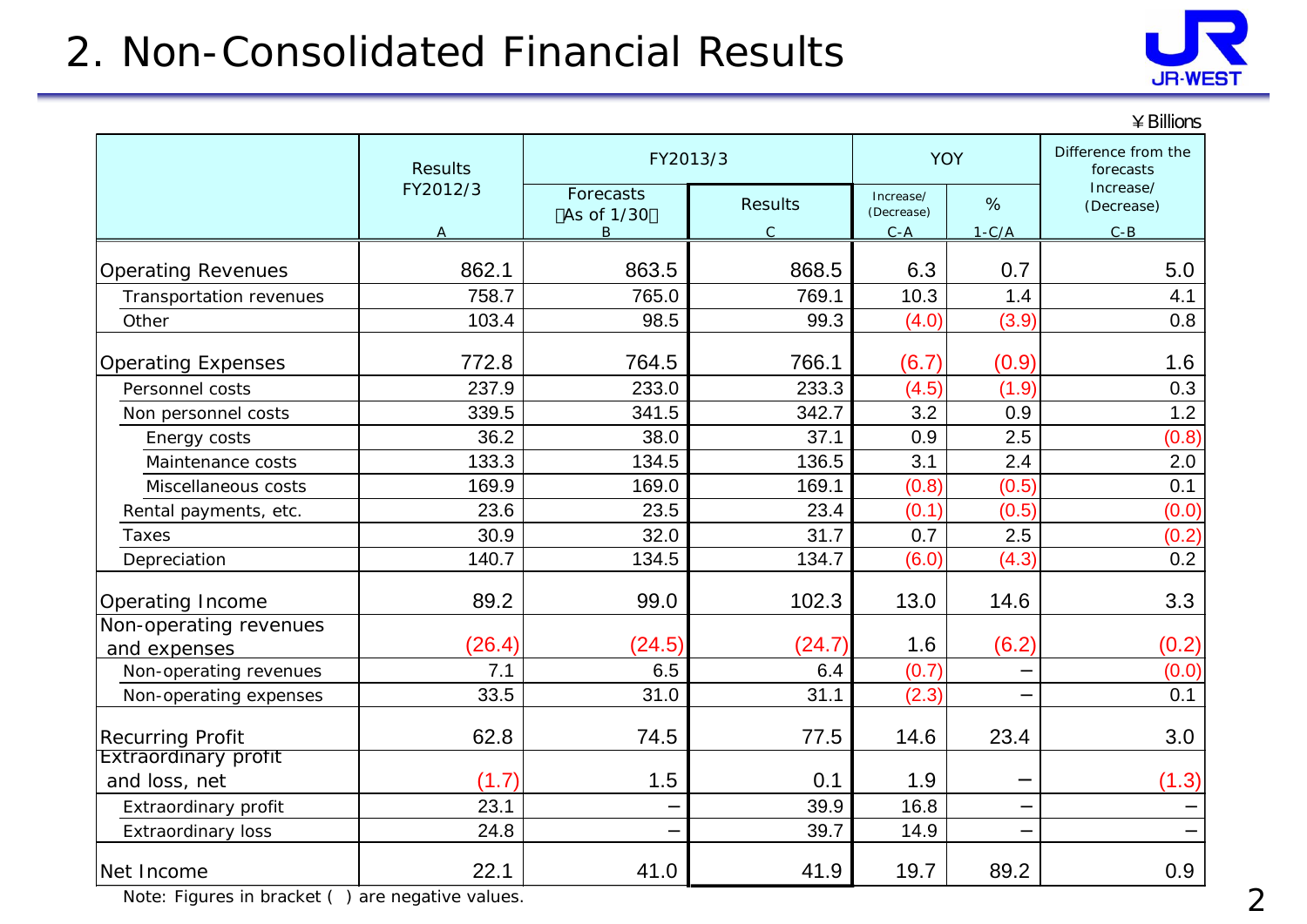

|  | ¥ Billions |
|--|------------|
|  |            |

|       | Results FY2013/3                                   |       |        |                                   |                                                                                                                               |        |  |  |  |
|-------|----------------------------------------------------|-------|--------|-----------------------------------|-------------------------------------------------------------------------------------------------------------------------------|--------|--|--|--|
|       | Transportation                                     |       |        | <b>YOY</b><br>Increase/(Decrease) | Major factors                                                                                                                 |        |  |  |  |
|       | revenues                                           |       | Amount | %                                 |                                                                                                                               | Amount |  |  |  |
|       |                                                    |       |        |                                   | Fundamentals 1.5%                                                                                                             | 5.2    |  |  |  |
|       |                                                    |       |        |                                   | Special factors                                                                                                               | 1.0    |  |  |  |
|       | Shinkansen                                         | 357.0 | 5.5    | 1.6                               | Golden week Convenient holidays                                                                                               | 1.1    |  |  |  |
|       |                                                    |       |        |                                   | Direct service bewteen<br>the Sanyo and the Kyushu Shinkansen                                                                 | (2.0)  |  |  |  |
|       |                                                    |       |        |                                   | etc.                                                                                                                          |        |  |  |  |
|       |                                                    |       |        |                                   | Fundamentals 1.1%                                                                                                             | 3.2    |  |  |  |
|       | Kyoto-Osaka-<br>Kobe Area<br>conventional<br>lines | 291.4 | 4.0    | 1.4                               | Special factors<br>Rebound of the Great East Japan                                                                            | 0.6    |  |  |  |
|       |                                                    |       |        |                                   | Golden week Convenient holidays                                                                                               | 0.3    |  |  |  |
|       |                                                    |       |        |                                   | etc.                                                                                                                          |        |  |  |  |
|       |                                                    |       |        |                                   | Fundamentals 0.2%                                                                                                             | 0.2    |  |  |  |
|       | Other<br>coventional                               | 120.6 | 0.7    |                                   | Special factors<br>alainen maina kalenna kannan maina manan manan manan kannan manan manan<br>Rebound of the Great East Japan | 0.5    |  |  |  |
|       | lines                                              |       |        | 0.7                               | Golden week Convenient holidays                                                                                               | 0.3    |  |  |  |
|       |                                                    |       |        |                                   | etc.                                                                                                                          |        |  |  |  |
|       | <b>Conventional lines</b>                          | 412.0 | 4.8    | 1.2                               |                                                                                                                               |        |  |  |  |
| Total |                                                    | 769.1 | 10.3   | 1.4                               |                                                                                                                               |        |  |  |  |

Note: Revenues from luggage transportation are omitted due to the small amount.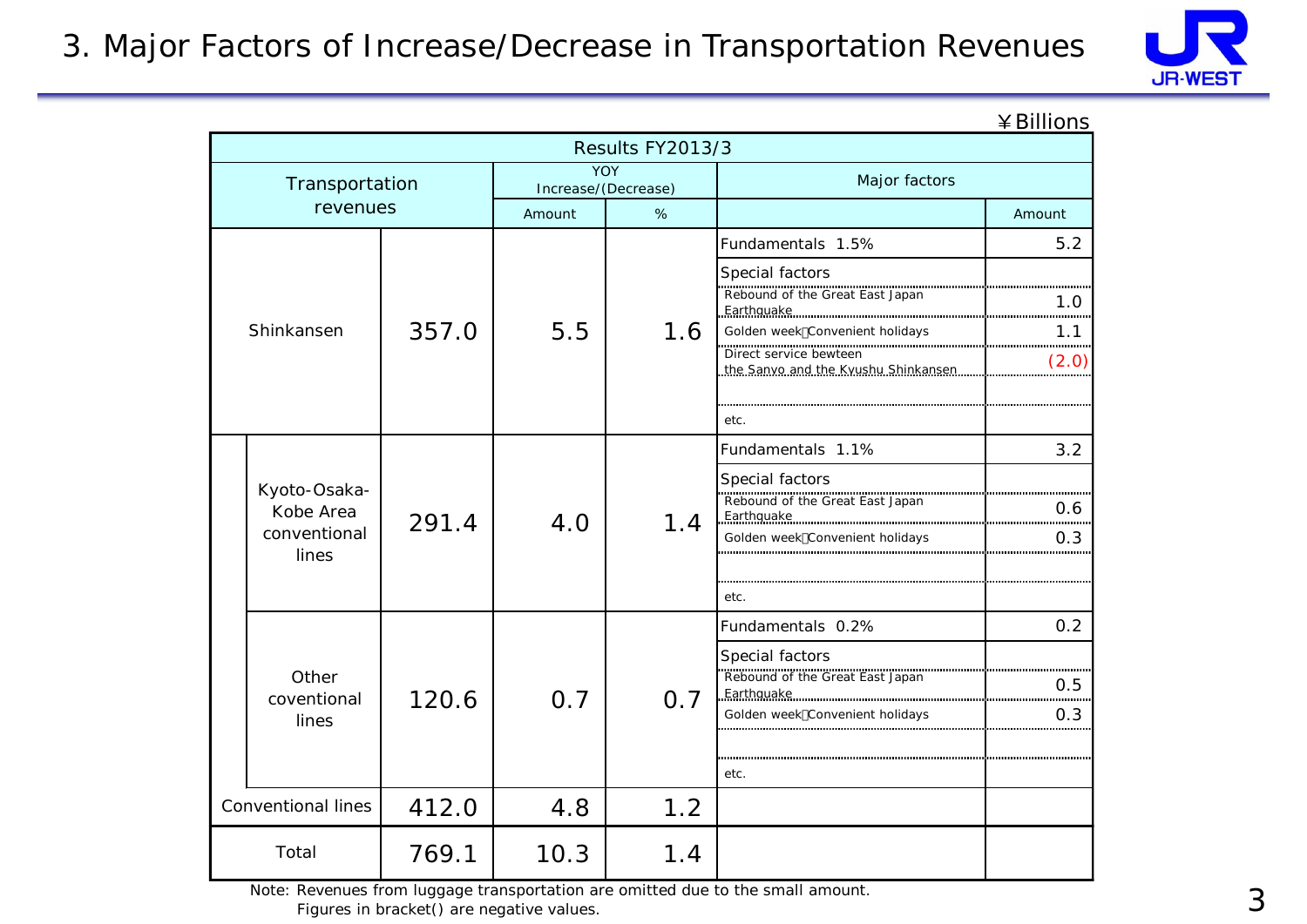### 4. Transportation Revenues and Passenger-Kilometers



Transportation Revenues **Passenger-Kilometers** 

|                           |                                    |          |                 |                                 |          | ¥ Billions      |          |                                    |                |          | Millions of passenger-kilometers |                           |
|---------------------------|------------------------------------|----------|-----------------|---------------------------------|----------|-----------------|----------|------------------------------------|----------------|----------|----------------------------------|---------------------------|
|                           | <b>Fiscal Year</b><br>$4/1$ $3/31$ |          |                 | 3 months $(4Q)$<br>$1/1$ $3/31$ |          |                 |          | <b>Fiscal Year</b><br>$4/1$ $3/31$ |                |          | 3 months $(4Q)$<br>$1/1$ $3/31$  |                           |
|                           | FY2012/3                           | FY2013/3 | <b>YOY</b>      | FY2012/3                        | FY2013/3 | <b>YOY</b>      | FY2012/3 | FY2013/3                           | <b>YOY</b>     | FY2012/3 | FY2013/3                         | YOY                       |
| Total                     | 758.7                              | 769.1    | 10.3<br>1.4%    | 184.8                           | 186.0    | 1.2<br>0.7%     | 54,117   | 54,769                             | 652<br>1.2%    | 12,943   | 12,986                           | 42<br>0.3%                |
| Shinkansen                | 351.5                              | 357.0    | 5.5<br>1.6%     | 84.0                            | 84.6     | 0.5<br>0.7%     | 16,878   | 17,171                             | 293<br>1.7%    | 3,978    | 4,020                            | 41<br>1.0%                |
| Commuter<br>Passes        | 8.9                                | 9.0      | 0.1<br>1.3%     | 2.1                             | 2.2      | 0.0<br>1.1%     | 722      | 736                                | 13<br>1.9%     | 176      | 177                              | 0.9%                      |
| Non-Commuter<br>Passes    | 342.5                              | 347.9    | 5.4<br>1.6%     | 81.8                            | 82.4     | 0.5<br>0.7%     | 16,155   | 16,434                             | 279<br>1.7%    | 3,802    | 3,842                            | 39<br>1.0%                |
| <b>Conventional Lines</b> | 407.2                              | 412.0    | 4.8<br>1.2%     | 100.7                           | 101.4    | 0.6<br>0.7%     | 37,239   | 37,598                             | 359<br>1.0%    | 8,965    | 8,965                            | $\overline{0}$<br>$0.0\%$ |
| Commuter<br>Passes        | 140.4                              | 140.2    | (0.2)<br>(0.2%) | 33.6                            | 33.4     | (0.1)<br>(0.6%  | 22,788   | 22,728                             | (59)<br>(0.3%) | 5,340    | 5,277                            | (63)<br>(1.2%)            |
| Non-Commuter<br>Passes    | 266.7                              | 271.8    | 5.0<br>1.9%     | 67.0                            | 67.9     | 0.8<br>1.3%     | 14,450   | 14,869                             | 419<br>2.9%    | 3,624    | 3,688                            | 63<br>1.8%                |
| Kyoto-Osaka-Kobe<br>Area  | 287.3                              | 291.4    | 4.0<br>1.4%     | 70.8                            | 71.7     | 0.9<br>1.3%     | 28,218   | 28,490                             | 271<br>1.0%    | 6,792    | 6,808                            | 15<br>0.2%                |
| Commuter<br>Passes        | 113.4                              | 113.2    | (0.1)<br>(0.2%) | 27.3                            | 27.1     | (0.1)<br>(0.5%) | 18,440   | 18,398                             | (41)<br>(0.2%) | 4,356    | 4,308                            | (48)<br>$(1.1\%)$         |
| Non-Commuter<br>Passes    | 173.8                              | 178.1    | 4.2<br>2.4%     | 43.4                            | 44.5     | 1.0<br>2.5%     | 9,778    | 10,091                             | 313<br>3.2%    | 2,436    | 2,499                            | 63<br>2.6%                |
| <b>Other Lines</b>        | 119.8                              | 120.6    | 0.7<br>0.7%     | 29.9                            | 29.6     | (0.2)<br>(0.9%  | 9,020    | 9,108                              | 87<br>1.0%     | 2,172    | 2,157                            | (14)<br>(0.7%)            |
| Commuter<br>Passes        | 27.0                               | 26.9     | (0.0)<br>(0.3%) | 6.3                             | 6.3      | (0.0)<br>(0.8%  | 4,348    | 4,330                              | (18)<br>(0.4%) | 983      | 969                              | (14)<br>(1.5%)            |
| Non-Commuter<br>Passes    | 92.8                               | 93.7     | 0.8<br>0.9%     | 23.5                            | 23.3     | (0.2)<br>(0.9%  | 4,672    | 4,778                              | 106<br>2.3%    | 1,188    | 1,188                            | $\Omega$<br>0.0%          |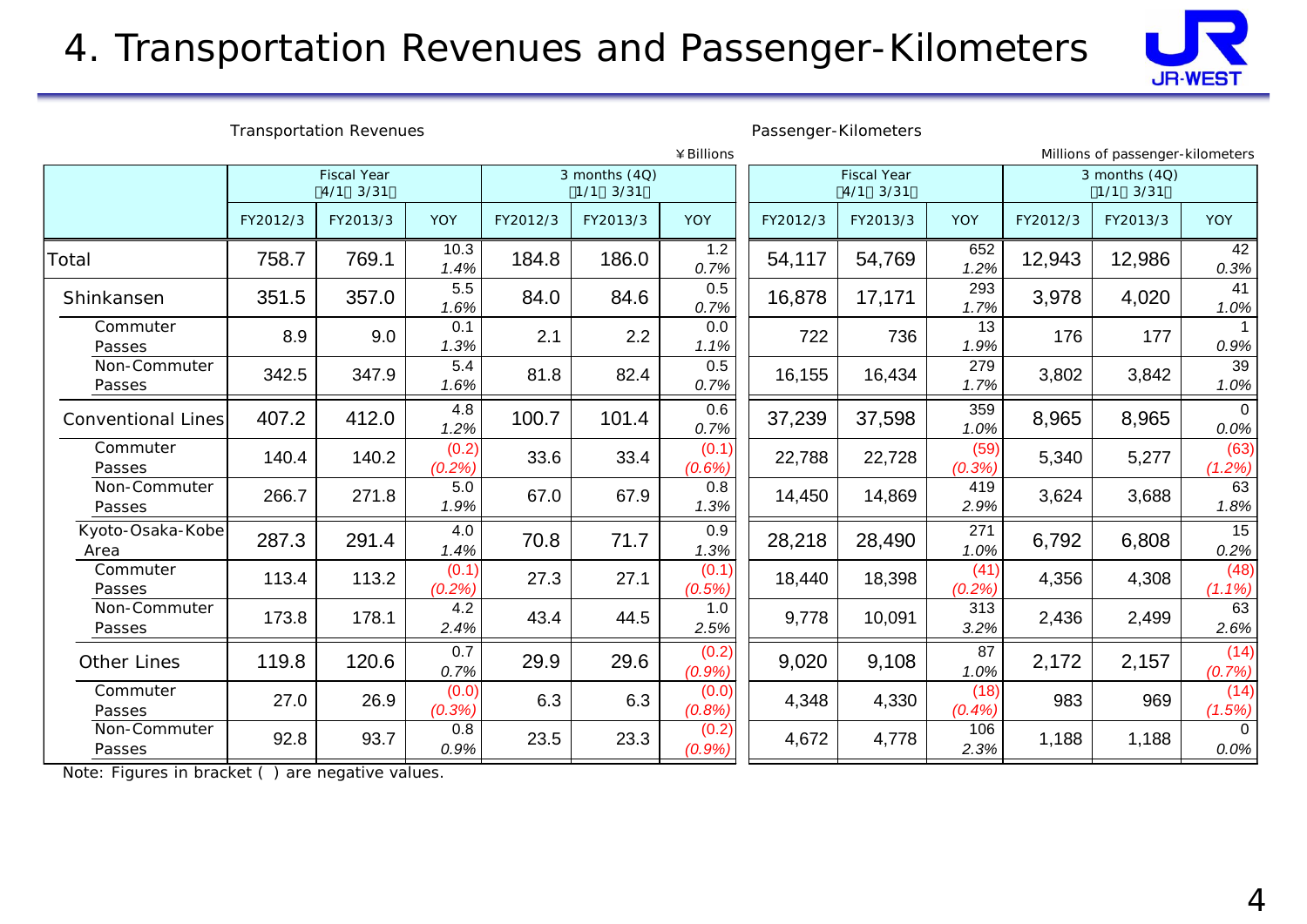

¥Billions

|                                  | Results FY2013/3 |                         |       |                                                                                                                                                                 |  |  |  |
|----------------------------------|------------------|-------------------------|-------|-----------------------------------------------------------------------------------------------------------------------------------------------------------------|--|--|--|
| Item                             |                  | <b>YOY</b>              |       | Major factors                                                                                                                                                   |  |  |  |
|                                  |                  | Increase/<br>(Decrease) | %     |                                                                                                                                                                 |  |  |  |
| Personnel costs                  | 233.3            | (4.5)                   | (1.9) | Decrease in amortization of accumulated<br>unrecognized actuarial differences due to<br>revision of basic rate of retirement benefits<br>obligation (2.9), etc. |  |  |  |
| Energy costs                     | 37.1             | 0.9                     | 2.5   | Increase in fuel price, etc.                                                                                                                                    |  |  |  |
| Maintenance<br>costs             | 136.5            | 3.1                     | 2.4   | Increase in removal costs, excluding contributions<br>from third parties, etc.                                                                                  |  |  |  |
| Miscellaneous<br>costs           | 169.1            | (0.8)                   | (0.5) | Decrease in payments for other JR companies (4.0)<br>Increase in system related costs 1.0                                                                       |  |  |  |
| Rental Payments,<br>etc          | 23.4             | (0.1)                   | (0.5) |                                                                                                                                                                 |  |  |  |
| <b>Taxes</b>                     | 31.7             | 0.7                     | 2.5   | Increase in property taxes, etc.                                                                                                                                |  |  |  |
| Depreciation and<br>amortization | 134.7            | (6.0)                   | (4.3) | Decrease in the conclusion of the additional<br>depreciation of residual value related to<br>the change in the system of depreciation<br>in 2007, etc.          |  |  |  |
| Total                            | 766.1            | (6.7)                   | (0.9) |                                                                                                                                                                 |  |  |  |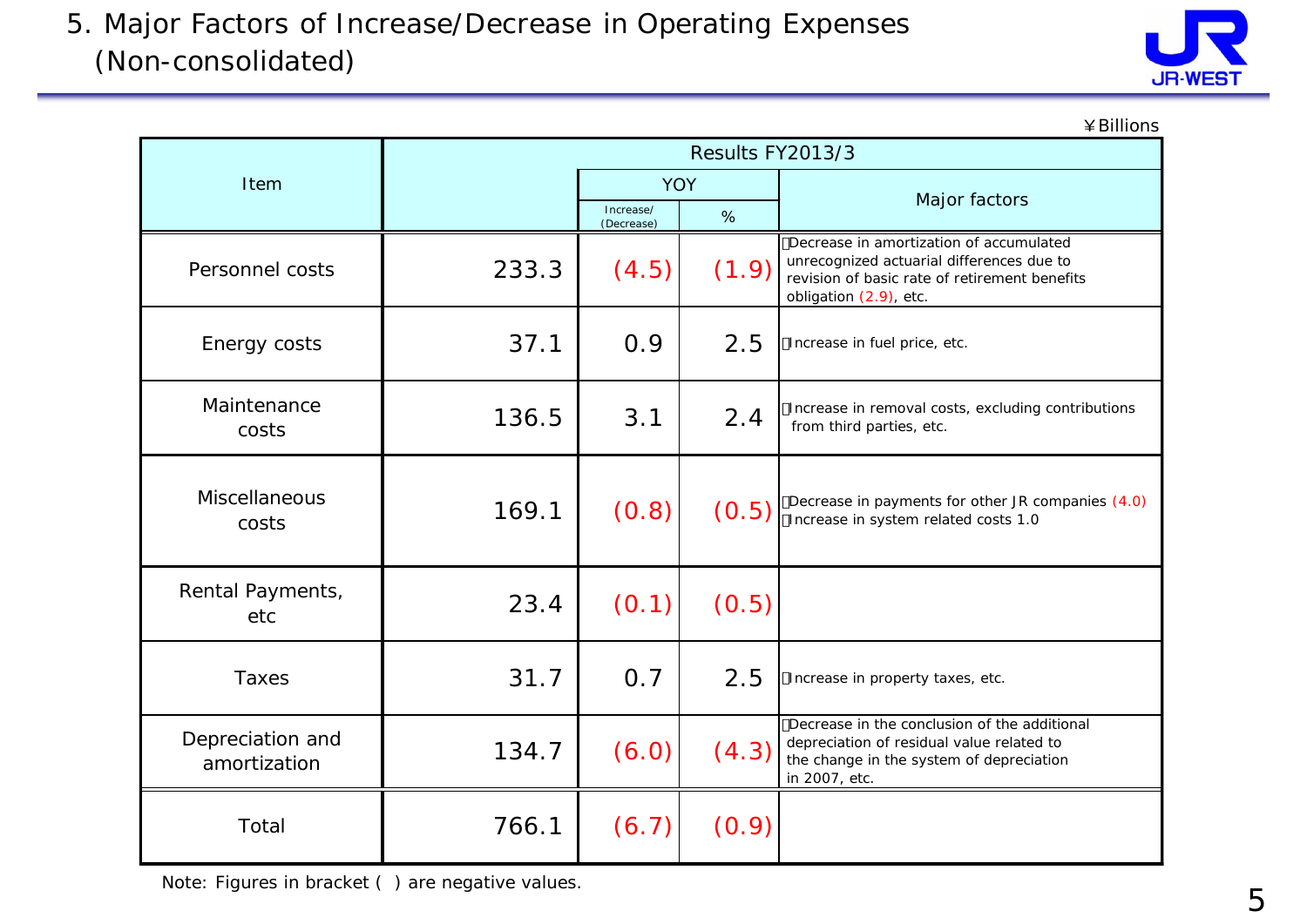# 6. Consolidated Financial Results



#### ¥Billions

|                                        | <b>Results</b>           |                              | FY2013/3                       | YOY                                |                          | Difference from the<br>forecasts   |
|----------------------------------------|--------------------------|------------------------------|--------------------------------|------------------------------------|--------------------------|------------------------------------|
|                                        | FY2012/3<br>$\mathsf{A}$ | Forecasts<br>As of 1/30<br>B | <b>Results</b><br>$\mathsf{C}$ | Increase/<br>(Decrease)<br>$C - A$ | %<br>$1-C/A$             | Increase/<br>(Decrease)<br>$C - B$ |
| <b>Operating Revenues</b>              | 1,287.6                  | 1,289.0                      | 1,298.9                        | 11.2                               | 0.9                      | 9.9                                |
| <b>Operating Expenses</b>              | 1,177.8                  | 1,168.0                      | 1,169.4                        | (8.4)                              | (0.7)                    | 1.4                                |
| Operating Income                       | 109.7                    | 121.0                        | 129.4                          | 19.6                               | 17.9                     | 8.4                                |
| Non-operating revenues<br>and expenses | (27.3)                   | (25.0)                       | (24.8)                         | 2.5                                | (9.2)                    | 0.1                                |
| Non-operating revenues                 | 7.9                      | 7.0                          | 6.8                            | (1.1)                              | $\overline{\phantom{a}}$ | (0.1)                              |
| Non-operating expenses                 | 35.2                     | 32.0                         | 31.6                           | (3.6)                              |                          | (0.3)                              |
| <b>Recurring Profit</b>                | 82.4                     | 96.0                         | 104.6                          | 22.2                               | 26.9                     | 8.6                                |
| Extraordinary profit and<br>loss, net  | (2.2)                    | (3.0)                        | (4.9)                          | (2.7)                              |                          | (1.9)                              |
| Extraordinary profit                   | 27.6                     | $\overline{\phantom{a}}$     | 41.5                           | 13.9                               |                          |                                    |
| <b>Extraordinary loss</b>              | 29.8                     |                              | 46.5                           | 16.7                               |                          |                                    |
| Net Income                             | 29.4                     | 56.0                         | 60.1                           | 30.7                               | 104.1                    | 4.1                                |
| Comprehensive Income                   | 27.6                     |                              | 55.0                           | 27.3                               | 98.9                     |                                    |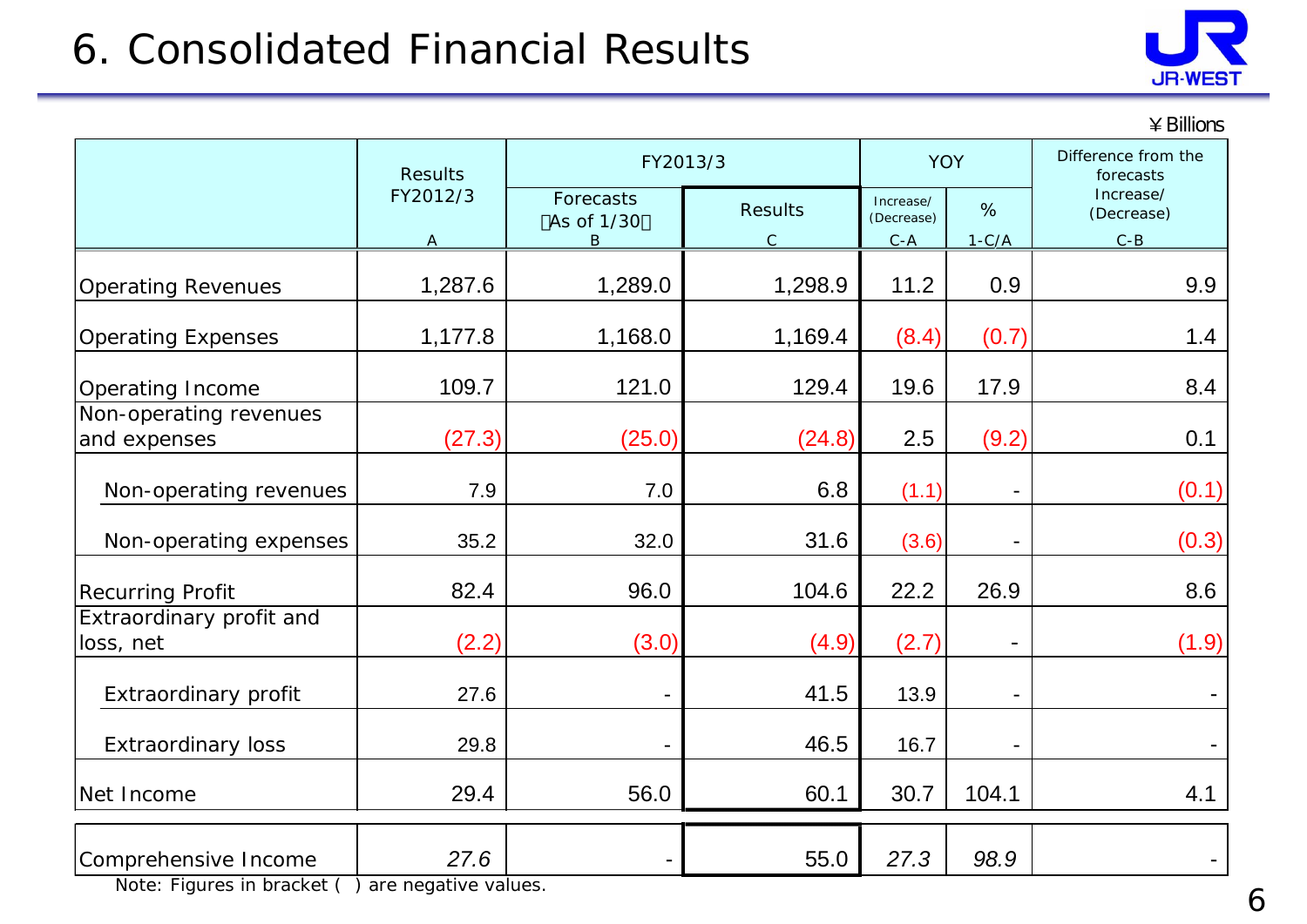### 7. Consolidated Financial Results (Segment Information)



|                                          |                |                                           |               |                         |            | $4$ Billions                     |
|------------------------------------------|----------------|-------------------------------------------|---------------|-------------------------|------------|----------------------------------|
|                                          | <b>Results</b> |                                           | FY2013/3      |                         | <b>YOY</b> | Difference from<br>the forecasts |
|                                          | FY2012/3       | Forecasts<br><b>Results</b><br>As of 1/30 |               | Increase/<br>(Decrease) | %          | Increase/<br>(Decrease)          |
|                                          |                | B                                         | $\mathcal{C}$ | $C-A$                   | $1-C/A$    | $C - B$                          |
| Operating Revenues <sup>*1</sup>         | 1,287.6        | 1,289.0                                   | 1,298.9       | 11.2                    | 0.9        | 9.9                              |
| Transportation                           | 839.0          | 840.4                                     | 844.9         | 5.8                     | 0.7        | 4.5                              |
| Retail                                   | 233.5          | 235.8                                     | 234.6         | 1.1                     | 0.5        | (1.1)                            |
| Sales of goods and food services         | 133.4          | 133.7                                     | 134.4         | 0.9                     | 0.7        | 0.7                              |
| Department Stores                        | 94.9           | 97.6                                      | 93.5          | (1.4)                   | (1.5)      | (4.1)                            |
| Real estate                              | 93.5           | 89.5                                      | 90.9          | (2.6)                   | (2.9)      | 1.4                              |
| Shopping center                          | 54.3           | 54.3                                      | 55.0          | 0.7                     | 1.3        | 0.7                              |
| Real estate lease and sale* <sup>3</sup> | 37.6           | 33.7                                      | 34.2          | (3.3)                   | (8.9)      | 0.5                              |
|                                          | 107            | 65                                        | 69            |                         |            |                                  |
| Other businesses                         | 121.4          | 123.3                                     | 128.4         | 6.9                     | 5.7        | 5.1                              |
| Hotel                                    | 32.1           | 32.9                                      | 33.0          | 0.9                     | 2.8        | 0.1                              |
| Nippon Travel Agency                     | 37.2           | 38.8                                      | 38.8          | 1.6                     | 4.4        | 0.0                              |
| Operating Income* <sup>2</sup>           | 109.7          | 121.0                                     | 129.4         | 19.6                    | 17.9       | 8.4                              |
| Transportation                           | 76.7           | 86.5                                      | 90.1          | 13.3                    | 17.4       | 3.6                              |
| Retail                                   | (2.9)          | (1.6)                                     | (0.4)         | 2.4                     |            | 1.1                              |
| Sales of goods and food services         | 3.1            |                                           | 3.3           | 0.2                     | 7.1        |                                  |
| Department stores                        | (6.3)          |                                           | (4.0)         | 2.2                     |            |                                  |
| Real estate                              | 25.9           | 26.2                                      | 28.0          | 2.0                     | 7.7        | 1.8                              |
| Shopping center                          | 8.2            |                                           | 8.7           | 0.5                     | 6.6        |                                  |
| Real estate lease and sale               | 6.3            |                                           | 8.1           | 1.7                     | 27.8       |                                  |
| Other businesses                         | 10.3           | 10.2                                      | 12.3          | 1.9                     | 19.0       | 2.1                              |
| Hotel                                    | 1.6            |                                           | 2.3           | 0.6                     | 39.6       |                                  |
| Nippon Travel Agency                     | 0.3            |                                           | 0.7           | 0.4                     | 107.2      |                                  |

Note: Figures in bracket ( ) are negative values.

 $*^1$  Operating revenues are the revenues from third parties ( = customers).

The breakdowns of operating revenues by each segment are the sums of revenues of major subsidiaries.

\*<sup>2</sup> The breakdowns of operating income by each segment are the sums of incomes of major subsidiaries before eliminating internal transactions.

\*<sup>3</sup> Figures in bracket are the sales of condominiums. Revenues from third parties) (Included in Real estate lease and sale)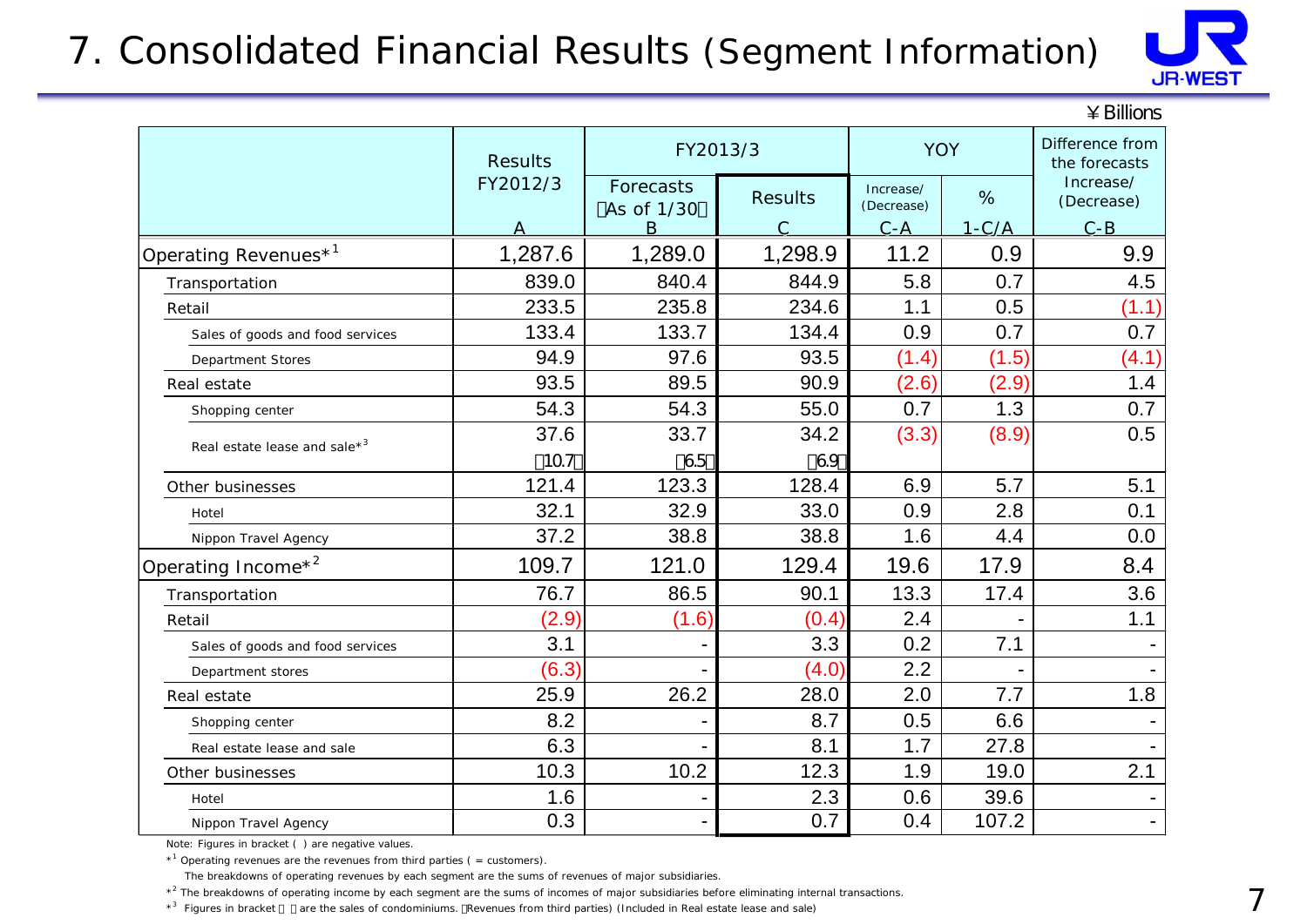## 8. Non-Consolidated Financial Forecasts



|                                        |                |           |                         | $4$ Billions |
|----------------------------------------|----------------|-----------|-------------------------|--------------|
|                                        | <b>Results</b> | Forecasts | <b>YOY</b>              |              |
|                                        | FY2013/3       | FY2014/3  | Increase/<br>(Decrease) | %            |
|                                        |                | B         | $B-A$                   | $1 - B/A$    |
| <b>Operating Revenues</b>              | 868.5          | 866.5     | (2.0)                   | (0.2)        |
| Transportation revenues                | 769.1          | 775.0     | 5.8                     | 0.8          |
| Other                                  | 99.3           | 91.5      | (7.8)                   | (7.9)        |
| <b>Operating Expenses</b>              | 766.1          | 772.5     | 6.3                     | 0.8          |
| Personnel costs                        | 233.3          | 235.0     | 1.6                     | 0.7          |
| Non personnel costs                    | 342.7          | 351.5     | 8.7                     | 2.5          |
| Energy costs                           | 37.1           | 44.0      | 6.8                     | 18.5         |
| Maintenance costs                      | 136.5          | 140.5     | 3.9                     | 2.9          |
| Miscellaneous costs                    | 169.1          | 167.0     | (2.1)                   | (1.2)        |
| Rental payments, etc.                  | 23.4           | 23.5      | 0.0                     | 0.0          |
| <b>Taxes</b>                           | 31.7           | 31.5      | (0.2)                   | (0.8)        |
| Depreciation                           | 134.7          | 131.0     | (3.7)                   | (2.8)        |
| Operating Income                       | 102.3          | 94.0      | (8.3)                   | (8.1)        |
| Non-operating revenues<br>and expenses | (24.7)         | (23.0)    | 1.7                     | (7.1)        |
| Non-operating revenues                 | 6.4            | 6.2       | (0.2)                   |              |
| Non-operating expenses                 | 31.1           | 29.2      | (1.9)                   |              |
| Recurring Profit                       | 77.5           | 71.0      | (6.5)                   | (8.5)        |
| Extraordinary profit                   |                |           |                         |              |
| and loss, net                          | 0.1            |           | (0.1)                   |              |
| Extraordinary profit                   | 39.9           |           |                         |              |
| <b>Extraordinary loss</b>              | 39.7           |           |                         |              |
| Net Income                             | 41.9           | 43.5      | 1.5                     | 3.8          |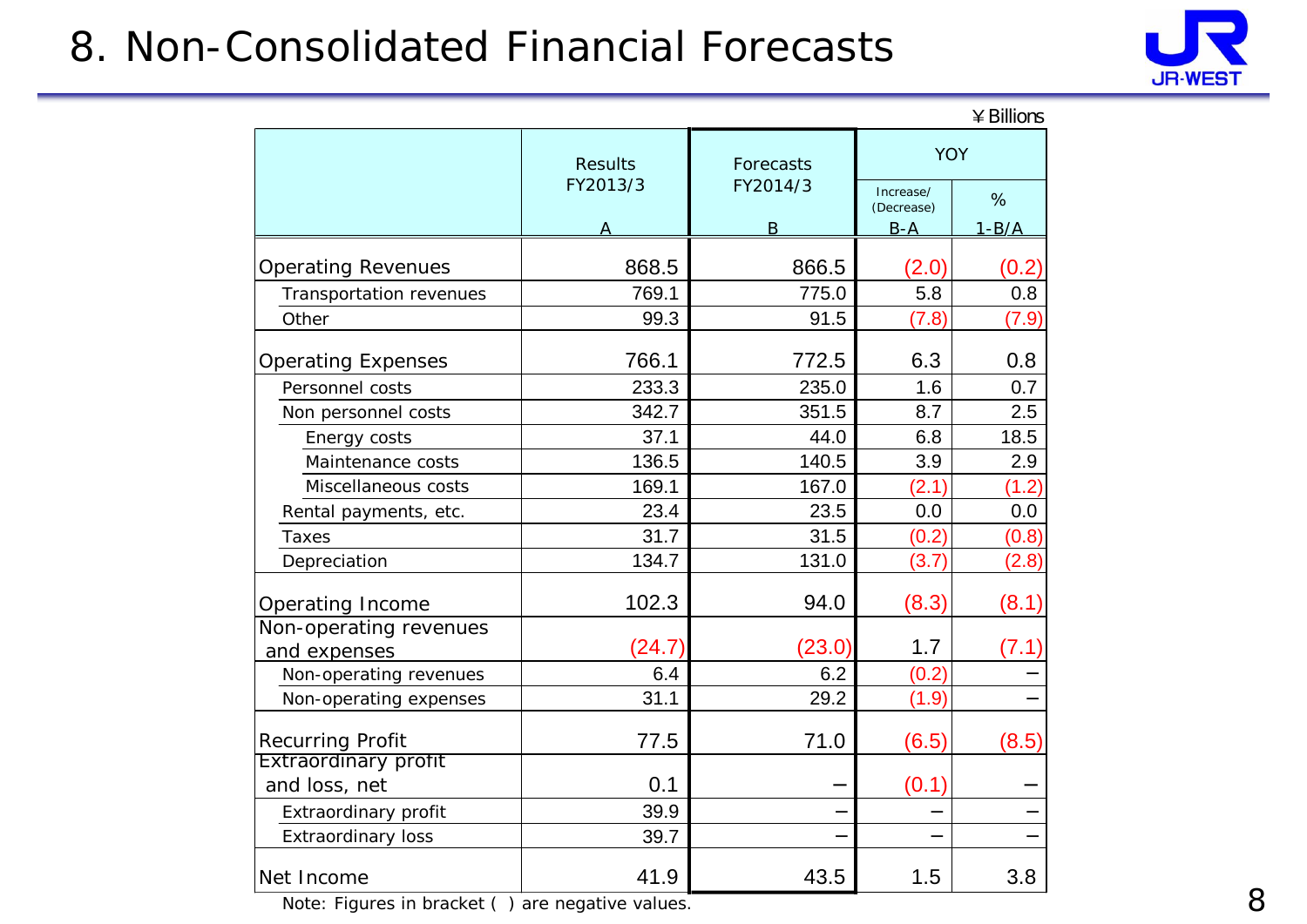## 9. Transportation Revenue Forecasts



#### ¥Billions

|                                | <b>Results</b> | Forecasts | <b>YOY</b>              |              |  |
|--------------------------------|----------------|-----------|-------------------------|--------------|--|
|                                | FY2013/3       | FY2014/3  | Increase/<br>(Decrease) | %            |  |
|                                |                | B         | <u>B-A</u>              | <u>1-B/A</u> |  |
|                                |                |           |                         |              |  |
| Shinkansen                     | 357.0          | 362.7     | 5.7                     | 1.6          |  |
| Kyoto-Osaka-Kobe Area<br>lines | 291.4          | 292.3     | 0.9                     | 0.3          |  |
| Other lines                    | 120.6          | 119.8     | (0.7)                   | (0.6)        |  |
| <b>Conventional lines</b>      | 412.0          | 412.2     | 0.1                     | 0.0          |  |
| Transportation revenues        | 769.1          | 775.0     | 5.8                     | 0.8          |  |

Note: Revenues from luggage transportation are omitted due to the small amount.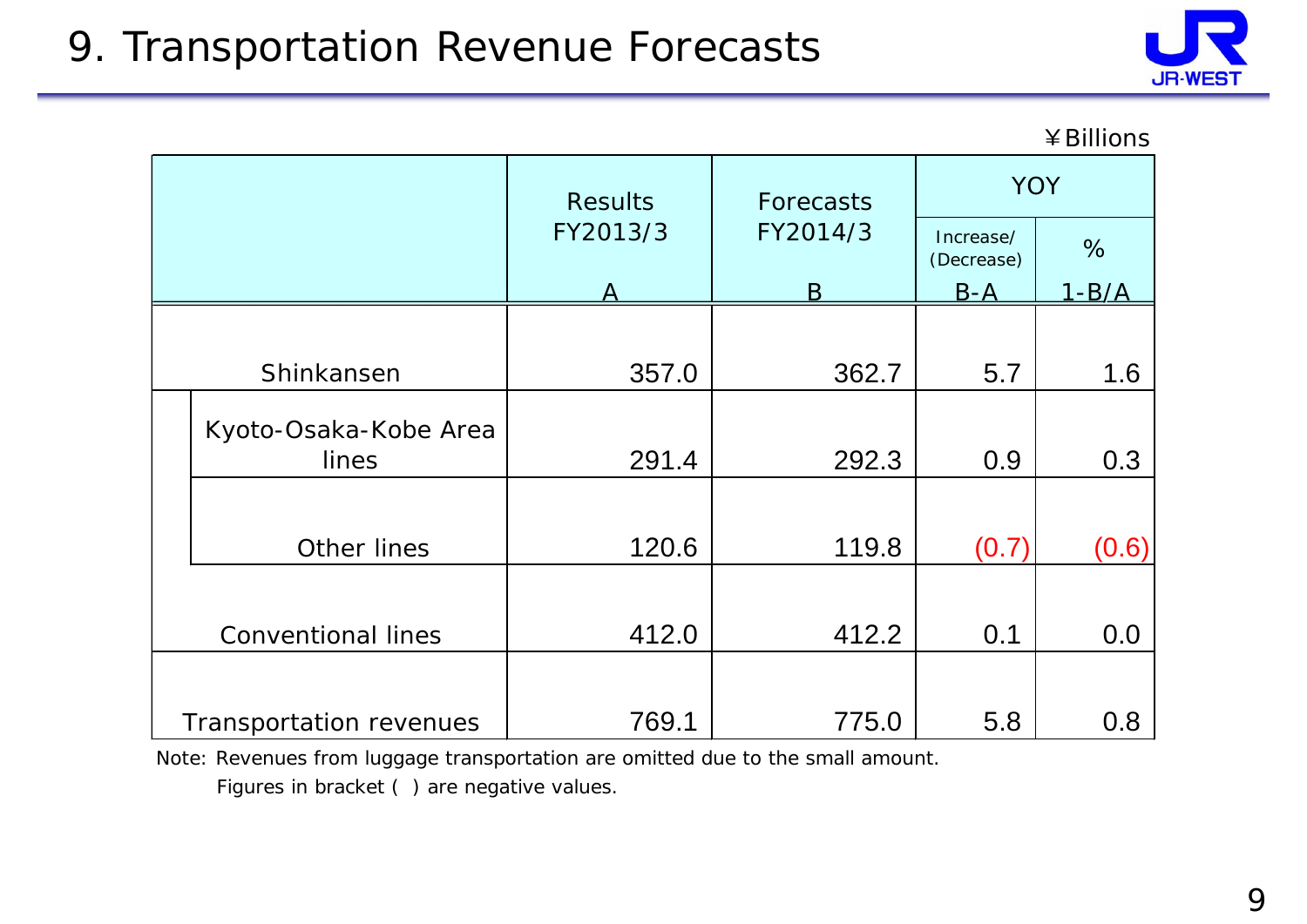### 10. Operating Expenses Forecasts (Non-Consolidated)



¥Billions

|                                  | Forecasts FY2014/3 |                         |       |                                                                                                                          |  |  |  |
|----------------------------------|--------------------|-------------------------|-------|--------------------------------------------------------------------------------------------------------------------------|--|--|--|
| Item                             |                    | <b>YOY</b>              |       | Major factors (YOY)                                                                                                      |  |  |  |
|                                  |                    | Increase/<br>(Decrease) | %     |                                                                                                                          |  |  |  |
| Personnel costs                  | 235.0              | 1.6                     | 0.7   | Increase in the rate of health insurance and<br>employees' pension insurance, etc.                                       |  |  |  |
| Energy costs                     | 44.0               | 6.8                     | 18.5  | Increase in electricity charges and fuel price, etc.                                                                     |  |  |  |
| Maintenance<br>costs             | 140.5              | 3.9                     | 2.9   | Increase in rail replacement costs, etc.                                                                                 |  |  |  |
| <b>Miscellaneous</b><br>costs    | 167.0              | (2.1)                   | (1.2) | Decrease in payments for other JR companies<br>Increase in system related costs<br>Increase in electricity charges, etc. |  |  |  |
| Rental Payments,<br>etc          | 23.5               | 0.0                     | 0.0   |                                                                                                                          |  |  |  |
| Taxes                            | 31.5               | (0.2)                   | (0.8) | Decrease in property taxes, etc.                                                                                         |  |  |  |
| Depreciation and<br>amortization | 131.0              | (3.7)                   | (2.8) | Progress of depreciation and amortization                                                                                |  |  |  |
| Total                            | 772.5              | 6.3                     | 0.8   |                                                                                                                          |  |  |  |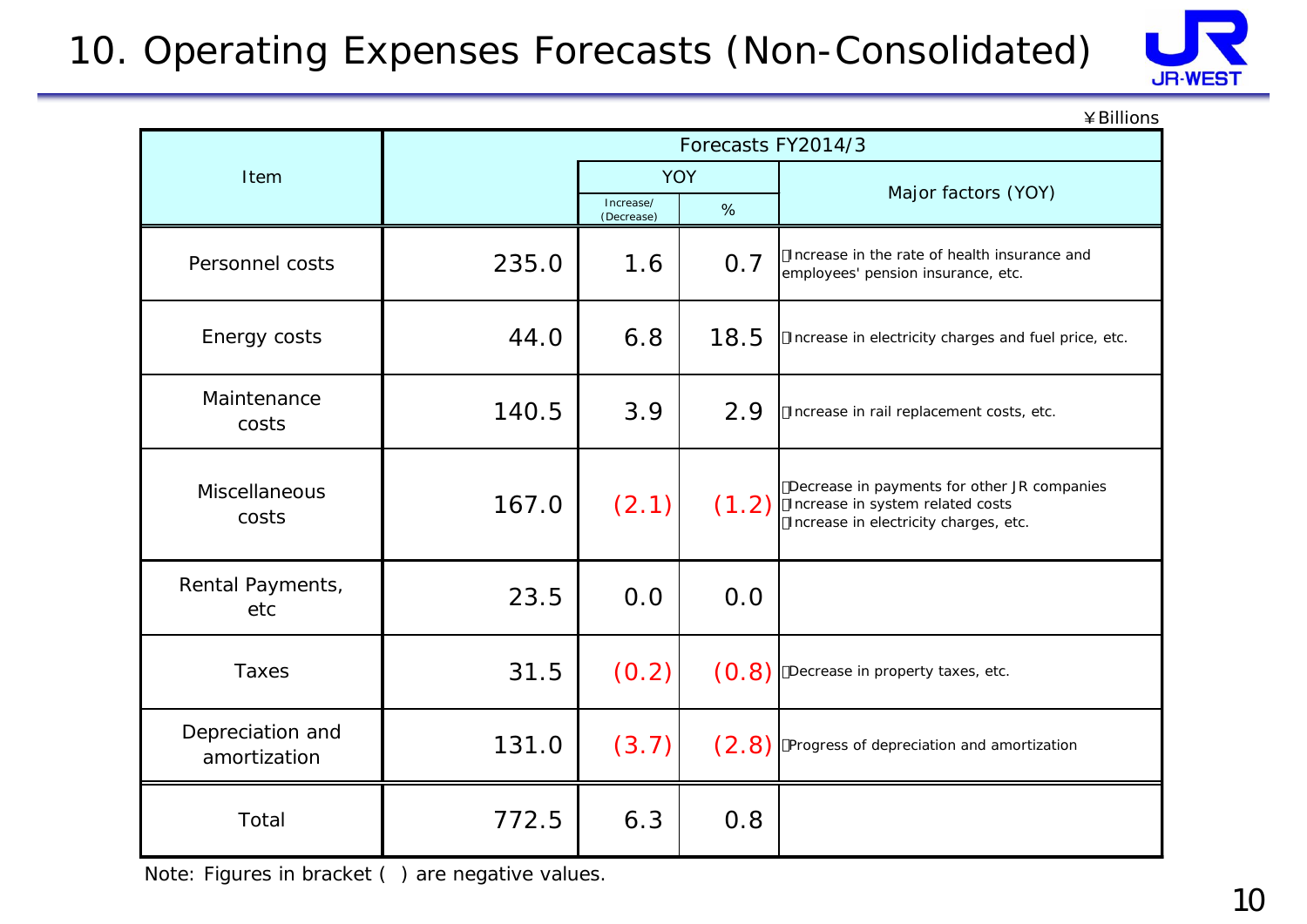# 11. Consolidated Financial Forecasts



|                           |                |           |                         | $4$ Billions |
|---------------------------|----------------|-----------|-------------------------|--------------|
|                           | <b>Results</b> | Forecasts | <b>YOY</b>              |              |
|                           | FY2013/3       | FY2014/3  | Increase/<br>(Decrease) | %            |
|                           |                | B         | $B - A$                 | $1 - B/A$    |
| <b>Operating Revenues</b> | 1,298.9        | 1,310.5   | 11.5                    | 0.9          |
| <b>Operating Expenses</b> | 1,169.4        | 1,185.5   | 16.0                    | 1.4          |
| Operating Income          | 129.4          | 125.0     | (4.4)                   | (3.5)        |
| Non-operating revenues    |                |           |                         |              |
| and expenses              | (24.8)         | (23.5)    | 1.3                     | (5.3)        |
| Non-operating revenues    | 6.8            | 6.7       | (0.1)                   |              |
| Non-operating expenses    | 31.6           | 30.2      | (1.4)                   |              |
| <b>Recurring Profit</b>   | 104.6          | 101.5     | (3.1)                   | (3.0)        |
| Extraordinary profit and  |                |           |                         |              |
| loss, net                 | (4.9)          | (3.0)     | 1.9                     |              |
| Extraordinary profit      | 41.5           |           |                         |              |
| <b>Extraordinary loss</b> | 46.5           |           |                         |              |
| Net Income                | 60.1           | 57.5      | (2.6)                   | (4.5)        |
| Net income per share(\)   | 310.87         | 296.94    |                         |              |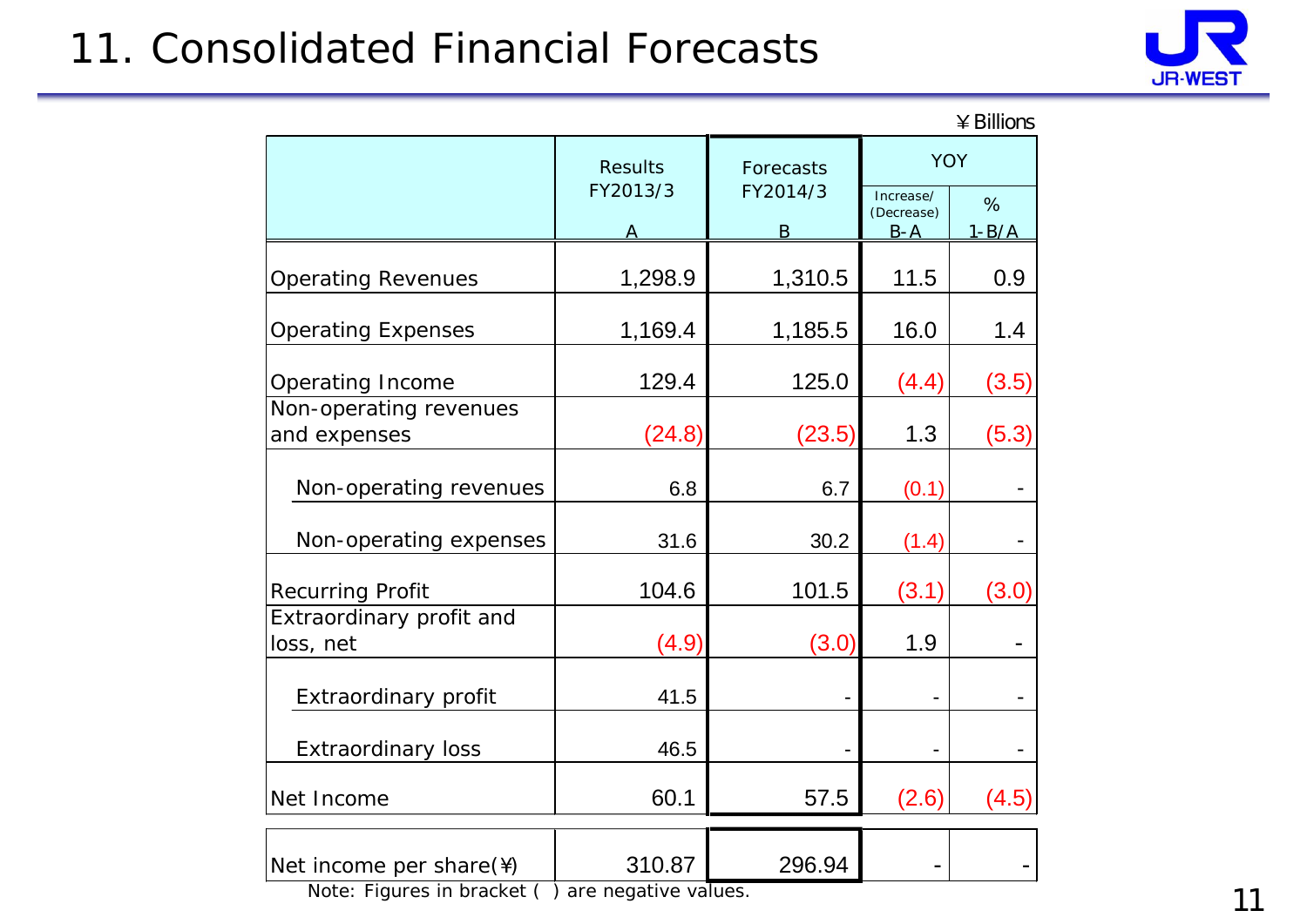### 12. Consolidated Financial Forecasts (Segment Information)



|                                     |                |           |                         | $\angle$ Billions |  |
|-------------------------------------|----------------|-----------|-------------------------|-------------------|--|
|                                     | <b>Results</b> | Forecasts |                         | <b>YOY</b>        |  |
|                                     | FY2013/3       | FY2014/3  | Increase/<br>(Decrease) | %                 |  |
|                                     |                | B         | $B-A$                   | <u>1-B/A</u>      |  |
| Operating Revenues $^{\star}{}^{1}$ | 1,298.9        | 1,310.5   | 11.5                    | 0.9               |  |
| Transportation                      | 844.9          | 844.0     | (0.9)                   | (0.1)             |  |
| Retail                              | 234.6          | 236.4     | 1.7                     | 0.7               |  |
| Sales of goods and food services    | 134.4          | 131.6     | (2.8)                   | (2.1)             |  |
| Department Stores                   | 93.5           | 96.0      | 2.4                     | 2.7               |  |
| Real estate                         | 90.9           | 103.8     | 12.8                    | 14.2              |  |
| Shopping center                     | 55.0           | 52.7      | (2.3)                   | (4.3)             |  |
|                                     | 34.2           | 49.4      | 15.1                    | 44.0              |  |
| Real estate lease and sale*2        | 6.9            | 21.8      |                         |                   |  |
| Other businesses                    | 128.4          | 126.3     | (2.1)                   | (1.6)             |  |
| Hotel                               | 33.0           | 33.1      | 0.0                     | 0.2               |  |
| Nippon Travel Agency                | 38.8           | 38.5      | (0.3)                   | (1.0)             |  |
| <b>Operating Income</b>             | 129.4          | 125.0     | (4.4)                   | (3.5)             |  |
| Transportation                      | 90.1           | 82.7      | (7.4)                   | (8.2)             |  |
| Retail                              | (0.4)          | 3.1       | 3.5                     |                   |  |
| Real estate                         | 28.0           | 27.7      | (0.3)                   | (1.1)             |  |
| Other businesses                    | 12.3           | 11.9      | (0.4)                   | (3.7)             |  |

Note: Figures in bracket ( ) are negative values.

 $*$ <sup>1</sup> Operating revenues are the revenues from third parties ( = customers).

The breakdowns of operating revenues by each segment are the sums of revenues of major subsidiaries.

\*2 Figures in bracket are the sales of condominiums. Revenues from third parties) (Included in Real estate lease and sale)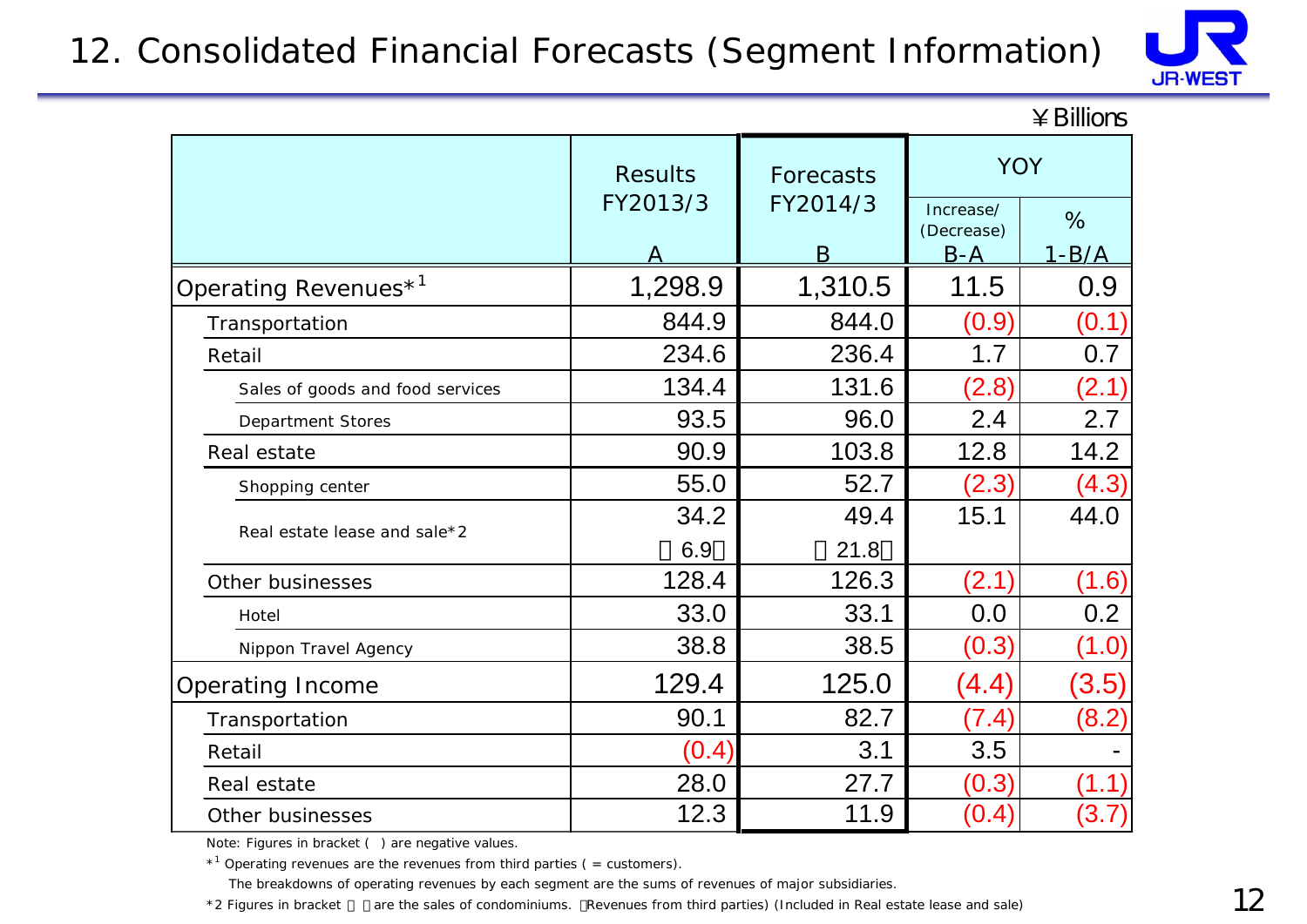### 13. Consolidated Financial Situation and Statements of Cash Flows



|                                                            |                         |                         | ¥ Billions                                   |
|------------------------------------------------------------|-------------------------|-------------------------|----------------------------------------------|
|                                                            | As of March 31,<br>2012 | As of March 31,<br>2013 | <b>Difference</b><br>increase/<br>(decrease) |
|                                                            | A                       | Β                       | $B-A$                                        |
| Assets                                                     | 2,642.9                 | 2,613.7                 | (29.2)                                       |
| Liabilities                                                | 1,909.4                 | 1,845.5                 | (63.8)                                       |
| Net assets                                                 | 733.5                   | 768.1                   | 34.6                                         |
| Balance of Long-term Debt and<br>Payables at the end of FY | 1,068.8                 | 983.0                   | (85.7)                                       |
| Average interest rate %                                    | 2.86                    | 2.84                    | 0.02                                         |
| Shinkansen Purchase Liability                              | 284.5                   | 244.2                   | (40.2)                                       |
| Average interest rate %                                    | 5.56                    | 5.69                    | 0.13                                         |
| <b>Bonds</b>                                               | 454.9                   | 449.9                   | (4.9)                                        |
| Average interest rate %                                    | 2.07                    | 2.11                    | 0.04                                         |
| Equity ratio $(\%)$                                        | 26.6                    | 28.5                    | 1.9                                          |
| Net assets per share $(\yen)$                              | 3,632.41                | 3,850.82                | 218.41                                       |

|                                                       | <b>Results</b><br>FY2012/3<br>A | <b>Results</b><br>FY2013/3<br>B | <b>YOY</b><br>increase/<br>(decrease)<br>$B-A$ |
|-------------------------------------------------------|---------------------------------|---------------------------------|------------------------------------------------|
| Cash flows from operating activities                  | 206.2                           | 238.0                           | 31.7                                           |
| Cash flows from investing activities                  | (199.1)                         | (154.7)                         | 44.4                                           |
| Free cash flows                                       | 7.0                             | 83.2                            | 76.1                                           |
| Cash flows from financing activities                  | (36.8)                          | (85.2)                          | (48.4)                                         |
| Change in cash and cash equivalents, net              | (29.7)                          | (1.9)                           | 27.7                                           |
| Cash and cash equivalents<br>at the end of the period | 50.3                            | 48.3                            | (1.9)                                          |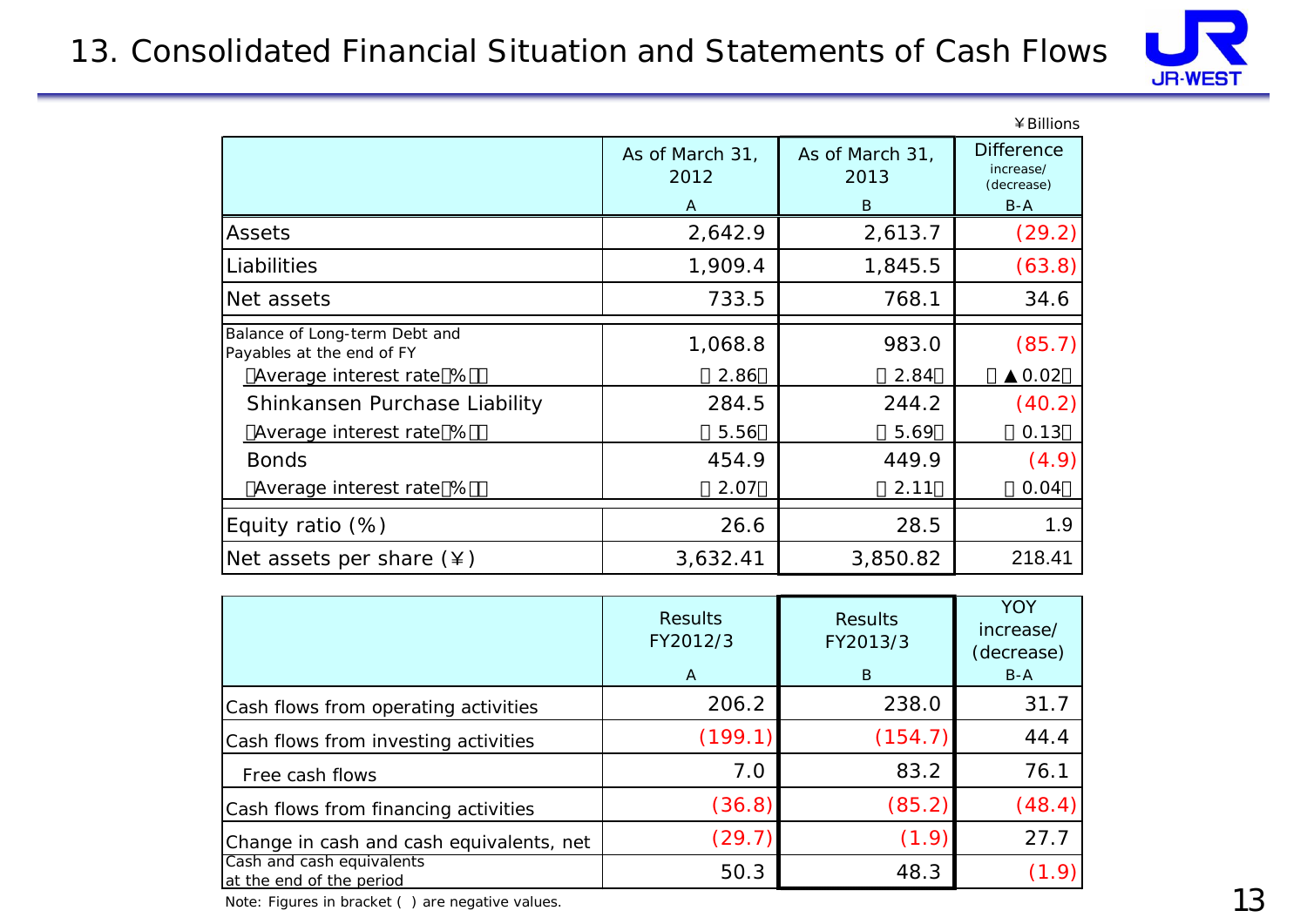

|                                                     |                            |                            | <b>Billions</b><br>Persons, |  |
|-----------------------------------------------------|----------------------------|----------------------------|-----------------------------|--|
|                                                     | <b>Results</b><br>FY2012/3 | <b>Results</b><br>FY2013/3 | Forecasts<br>FY2014/3       |  |
| ROA (%, Consolidated)                               | 4.1                        | 4.9                        | 4.7                         |  |
| ROE (%, Consolidated)                               | 4.2                        | 8.3                        | 7.5                         |  |
| <b>IEBITDA</b><br>Consolidated                      | 279.1                      | 290.3                      | 281.0                       |  |
| Depreciation (Consolidated)                         | 169.3                      | 160.8                      | 156.0                       |  |
| Capital Expenditure<br>(Consolidated, own fund)     | 195.4                      | 152.9                      | 192.0                       |  |
| Capital Expenditure<br>(Non-consolidated, own fund) | 150.8                      | 124.8                      | 165.0                       |  |
| Safety related capital expenditure                  | 97.7                       | 72.7                       | 89.0                        |  |
| Dividends per share $(*)$                           | 90                         | 110                        | 110                         |  |

\*1 EBITDA = Operating Income Depreciation

|                                       | <b>Results</b><br>FY2012/3 |                  | <b>Results</b><br>FY2013/3 |        | Forecasts<br>FY2014/3 |                                                                   |
|---------------------------------------|----------------------------|------------------|----------------------------|--------|-----------------------|-------------------------------------------------------------------|
|                                       | Consolidated               | Non-Consolidated |                            |        |                       | Consolidated   Non-Consolidated   Consolidated   Non-Consolidated |
| No. of employees at the end of period | 45,402                     | 26,778           | 45,326                     | 26,889 |                       |                                                                   |
| Financial Expenses, net               | (32.4)                     | (31.2)           | (30.0)                     | (28.9) | (28.1)                | (27.0)                                                            |
| Interest and dividend income          | 0.4                        | 1.4              | 0.3                        | 1.3    | 0.4                   | 1.3                                                               |
| Interest expenses                     | 32.9                       | 32.6             | 30.4                       | 30.3   | 28.5                  | 28.3                                                              |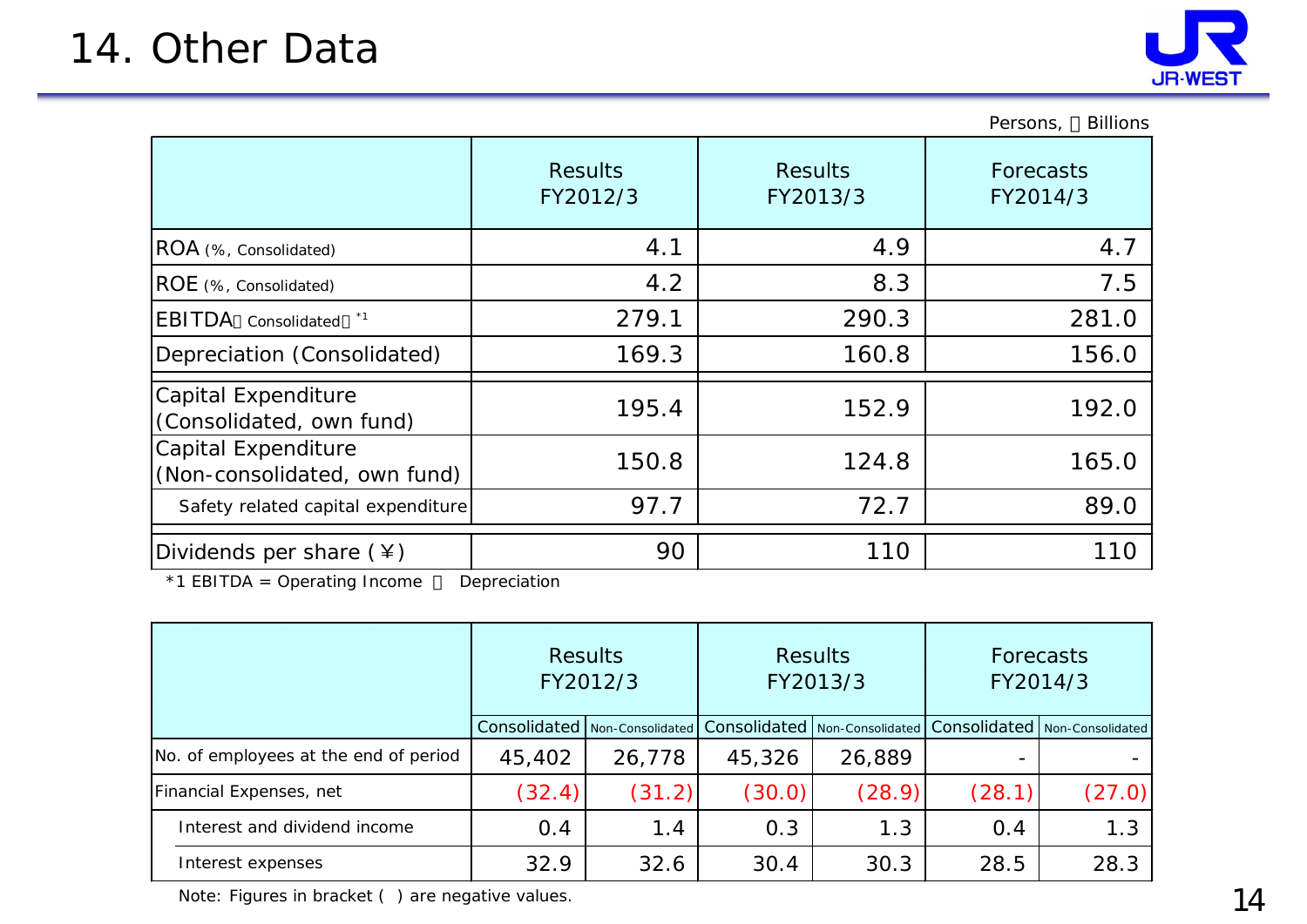### 15. Redemption Plan of Shinkansen Purchase Liability